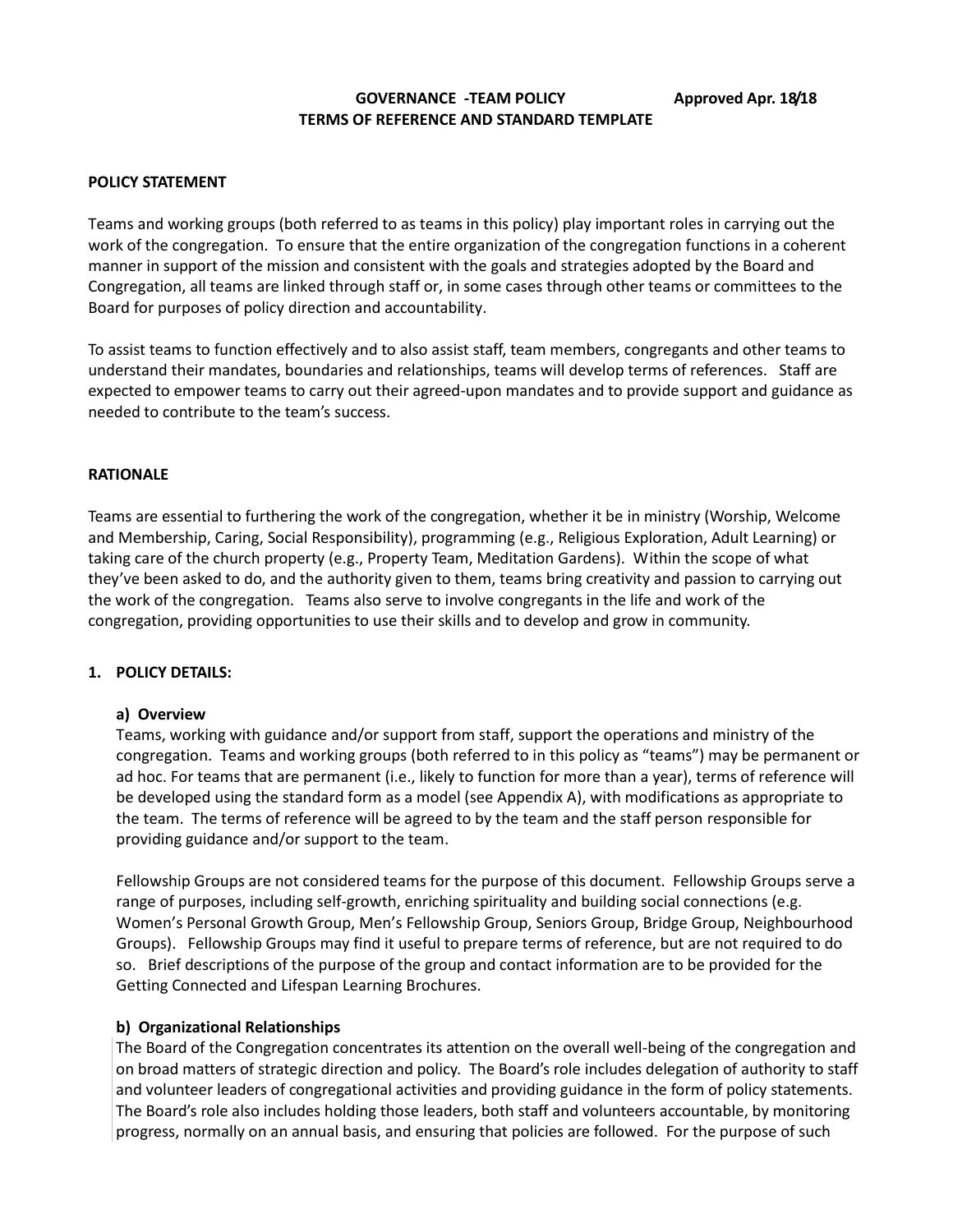policy direction and accountability, and in order that the entire organization of the congregation functions in a coherent manner in support of the mission and consistent with the goals and strategies adopted by the Board or the Congregation, all teams and all members of staff are linked, through other staff or through other teams or committees, to the Board.

Operational guidance and oversight is provided for teams in most cases by the Lead Minister or other staff, although in some cases it may be provided by other teams or committees. Staff work collaboratively with teams and are expected to empower teams to make important choices about how they achieve their mandate and carry out their work.

Fellowship Groups are coordinated through the Adult Learning Team.

# **c) Teams' Terms of Reference**

Terms of reference assist teams to function effectively and assist staff, team members, congregants and other teams to understand their mandates, boundaries and relationships. The terms of reference will state which staff member or other team or committee provides guidance and/or support to the team and through which staff person or other team or committee the team is linked to the Board for purposes of policy direction and accountability.

The terms of reference will outline the mandate/responsibilities and authority of the team, including any decision-making that the team may have including over the budget allocated to its area of responsibility. In developing their terms of references, teams should take account of their and the Congregation's resources, as well as the Congregation's mission and strategic objectives.

The terms of reference should identify an optimal size for the team. Teams should seek to attract new members annually to promote a mix of experienced and new members. This encourages fresh eyes and enthusiasm for, as well as experience in, the mandate and/or responsibilities of the team. The terms of reference should indicate whether there is a term for membership and whether a majority of the team are to be Congregation members.

Teams should identify a team leader (or chairperson) and where appropriate, should designate a member of the team as note taker or decision recorder. Team leaders should normally be members of the Congregation. When a prospective team leader is not a member of the congregation, the recruiter or team will advise the appropriate staff person of this. Terms of reference should indicate the term of leadership positions and whether the incumbent may occupy the position for an additional term(s). Teams should consider succession to reduce the risk of leadership vacancies on the team.

The terms of reference should indicate how decisions are made, e.g., by consensus or otherwise, and where appropriate, what types of matters or decisions may require the approval of staff, another team, a Committee or, in the case of policy matters, the Board. Where applicable, the terms of reference should also identify who (team leader or other named positions) are authorized to submit requisitions for fund transfers or disbursements, or to approve invoices for reimbursement.

The terms of reference should also indicate whether the team has a time-limited mandate and/or other conditions that would lead to the dissolution of the team.

Terms of references should be reviewed on a periodic basis (every three to five years) to ensure that the team's mandate is in keeping with the strategic directions and priorities of the congregation.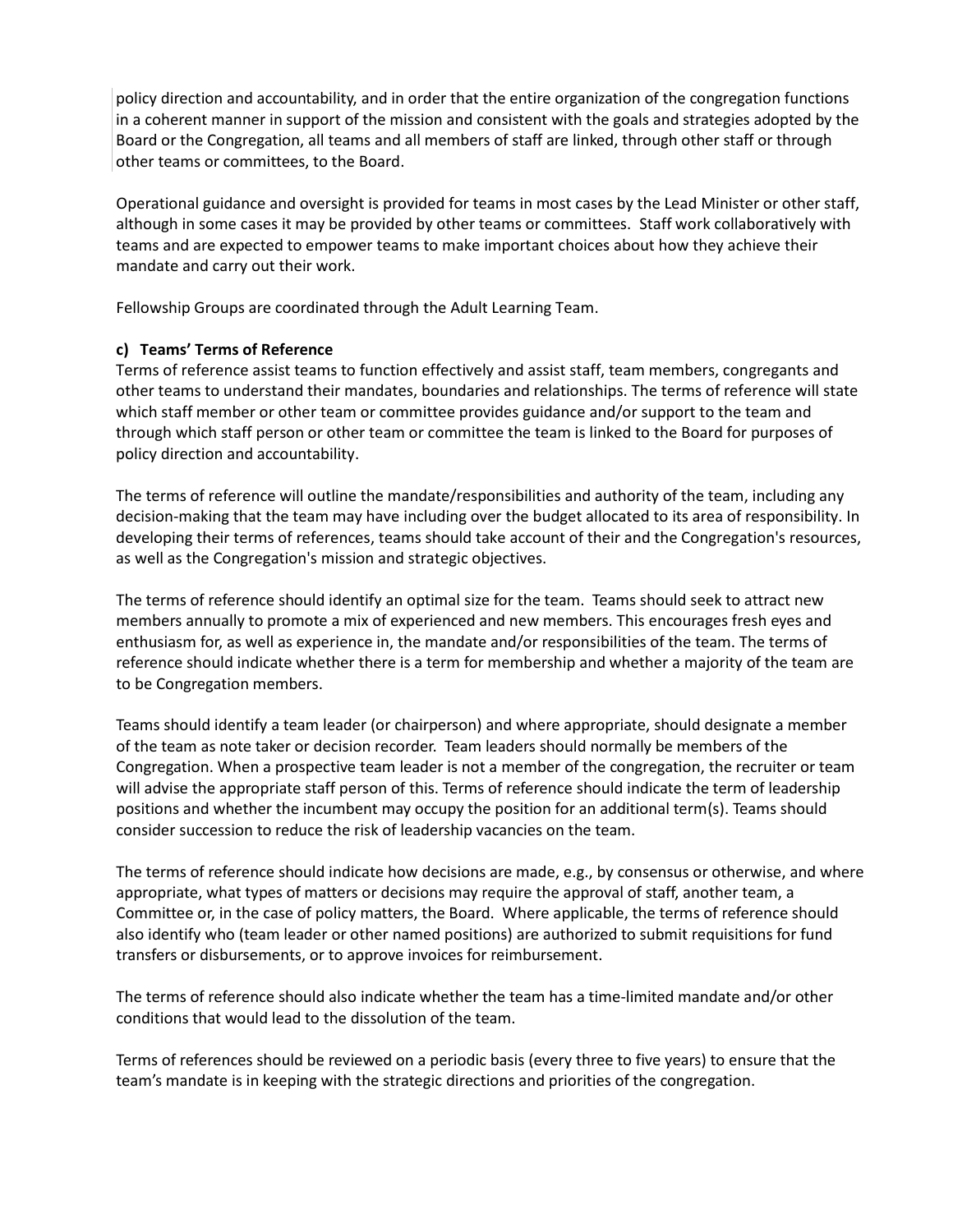# **2. DECISION-MAKING AUTHORITY**

The Lead Minister is responsible for approving the terms of reference for the following teams:

- Worship Team
- Social Responsibility Coordinating Team and Council
- Welcome and Membership Team
- Caring Team
- Denominational Affairs Team

The Director of Religious Exploration is responsible for approving the terms of reference for the Religious Exploration Team.

The Music Director is responsible for approving the terms of reference for any teams associated with the music program.

The Social Responsibility Coordinating Team is responsible for approving the terms of reference for social responsibility working groups.

For all other teams, the staff person or team or committee through which the team is linked to the Board is responsible for approving the terms of reference.

The Governance Committee is responsible for developing and amending this policy and the standard terms of reference.

## **3. PROCEDURES**

Teams and the staff with whom they work most closely work collaboratively to develop and periodically review team terms of reference (e.g., once every three years). See also the Responsibilities in the Standard Terms of Reference (attached).

## **4. MONITORING & REPORTING**

The Governance Committee and the Lead Minister report to the Board annually on the status of the development and review of terms of reference for all teams.

See also the Responsibilities in the Standard Terms of Reference (attached).

## **5. REFERENCES & RESOURCES**

n/a

# **6. WHO IS CONSULTED IN THE DEVELOPMENT AND AMENDMENT OF THIS POLICY**

Teams and working groups in the Congregation and staff who work with teams.

# **7. WHO DRAFTED THIS POLICY & ATTACHED TEMPLATE**

Eva Berringer (policy) & Marlene Koehler (template)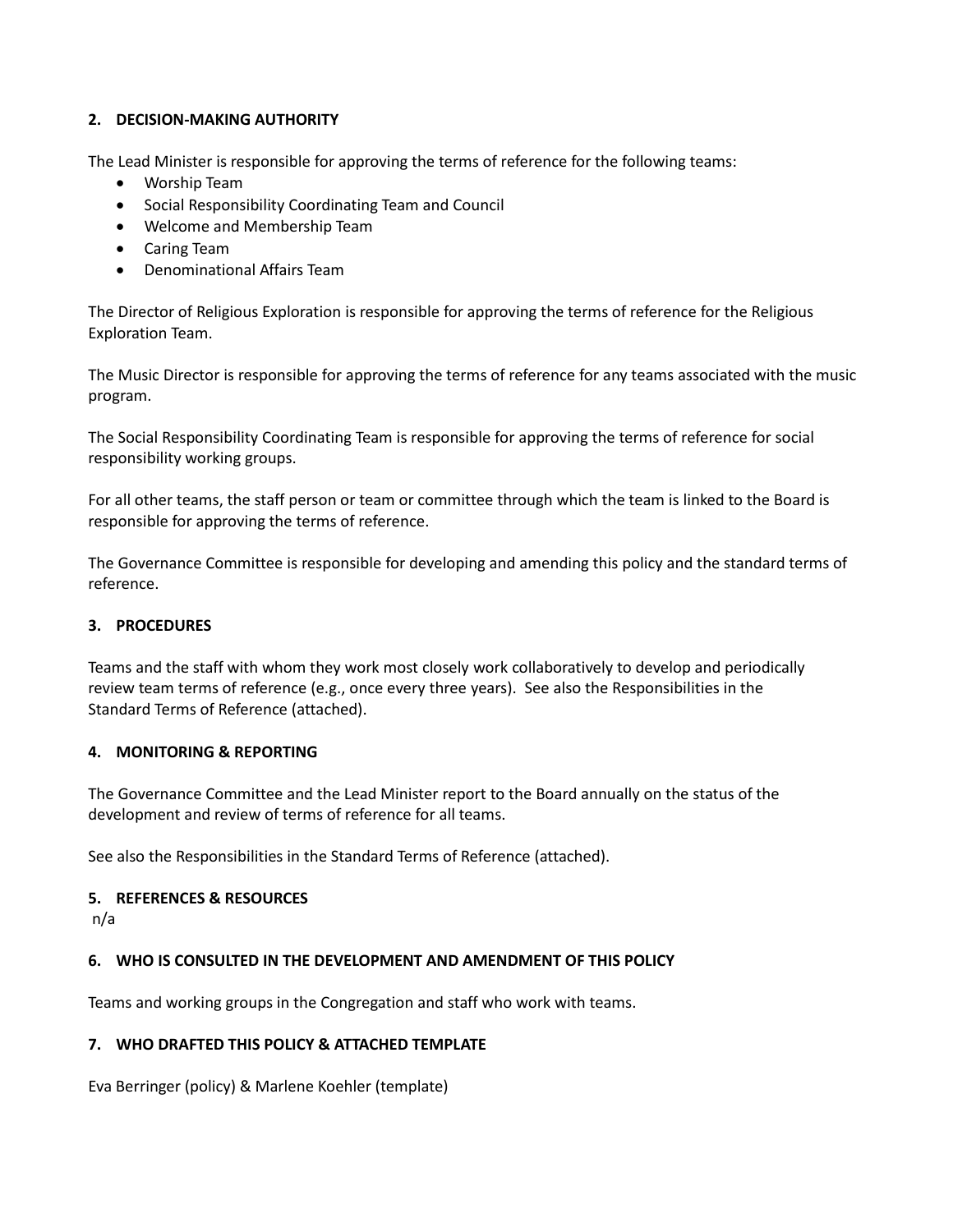## **8. WHO REVIEWS/UPDATES & DRAFTS AMENDMENTS**

The Governance Committee is responsible for developing and amending this policy and the standard terms of reference.

## **9. WHO APPROVES THIS POLICY AND ITS AMENDMENTS**

Board of Directors

# **10. DATE OF INITIAL APPROVAL : April 18, 2018**

#### **11. DATE OF POSTING ON THE CONGREGATION'S WEBSITE :**

#### **12. REVISION HISTORY**

| <b>Revision Date</b> | <b>Version</b> | <b>Comments</b> |
|----------------------|----------------|-----------------|
|                      |                |                 |
|                      |                |                 |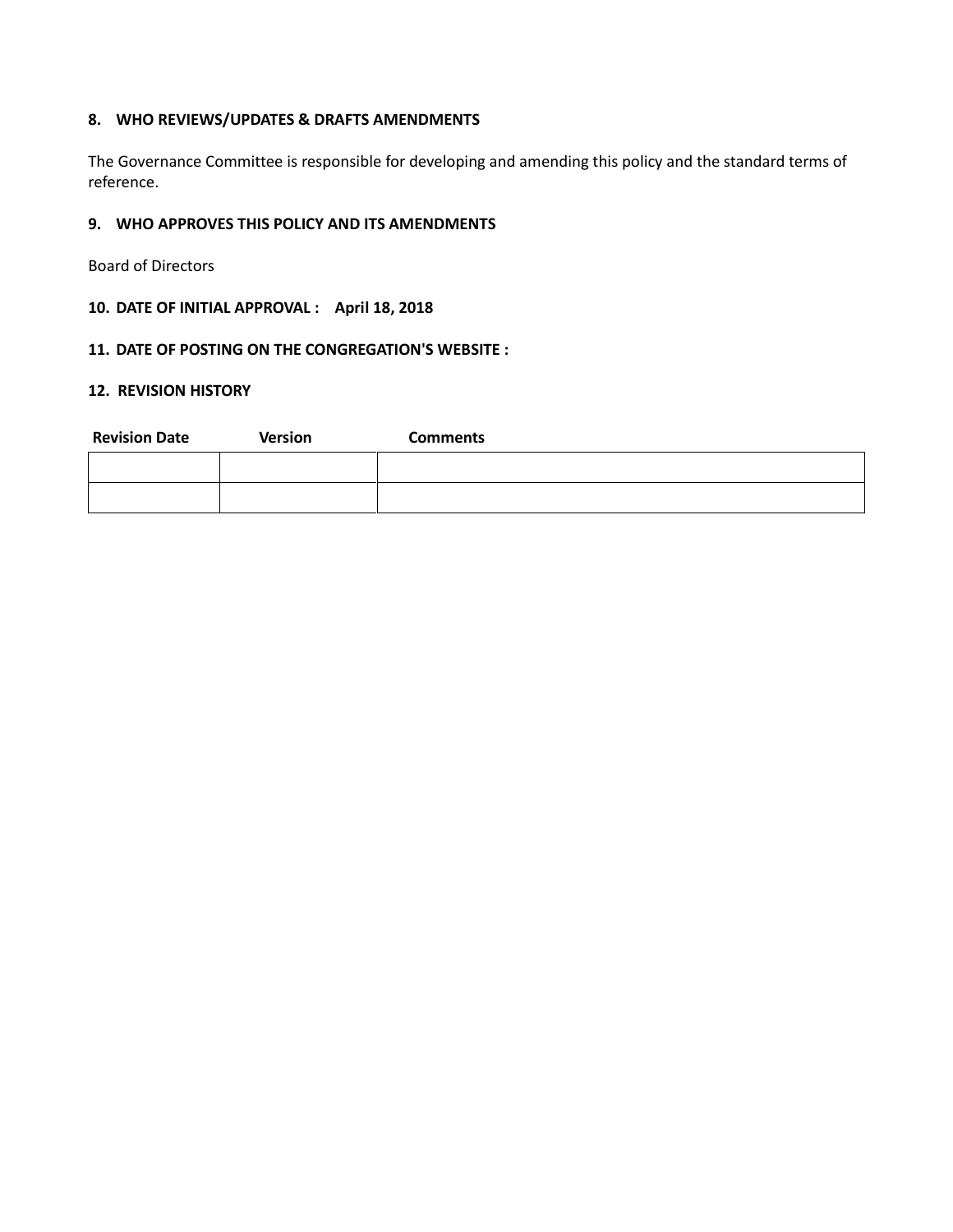#### **NAME OF TEAM**

## **EFFECTIVE DATE**

## **MISSION OR PURPOSE / MANDATE**

A one-sentence statement of the Mission/Purpose/Mandate of the team.

**RESPONSIBILITIES** *[develop team specific responsibilities & consult Annex A for some generic options or considerations]*

 $\bullet$  ...

- $\bullet$  ...
- 
- $\bullet$  ...
- Review its terms of reference periodically (e.g., once every two or three years) and to propose modifications whenever necessary
- In carrying out its responsibilities, seek to make decisions by consensus and resolve disagreements or conflicts within the team or with others in the Congregation by referring to the Congregation's covenant and, when necessary, the Conflict Resolution Policy.
- Be fair, responsible and compliant with relevant legislation and Congregational policies and procedures; advise [name position] if new or amended policies or procedures may be required or desired

## **RELATIONSHIP TO STAFF, OTHER TEAMS AND LINK TO THE BOARD**

In its Operations, the team works most closely with, and receives guidance and support from the following staff member or team or committee:

For the purpose of receiving policy direction and periodically reporting back on its activities, the team is linked to the Board through the following staff person or team or committee:

#### **TEAM MEMBERSHIP**

Membership will be between [smallest #] - [largest #] OR at least [minimum #]

- identify any named staff, Board or committee positions who serve as members
- if any body appoints any of the members, state who does & how many
- indicate how many of the team must be members of the Congregation;
- other members [or specify the #] may be recruited by the team, may be suggested by the Welcome and Membership Team or Volunteer Coordinator (when this position exists) or may self-identify an interest in joining the team;
- specify any particular skills, experience and interest that it may be useful for team members to have

#### **SELECTION OF TEAM OFFICERS AND THEIR DUTIES**

The Team will choose a team leader (or chairperson) and designate a note-taker or recorder and inform the Manager, Operations of these. Where the team has a budget or handles money, it should also choose a treasurer or financial officer, who may also be the team leader or note-taker.

*[In drafting the duties of team "officers", consider the generic suggestions in Annex B. You may also wish to describe the duties of any other positions your team has identified with specific responsibilities]*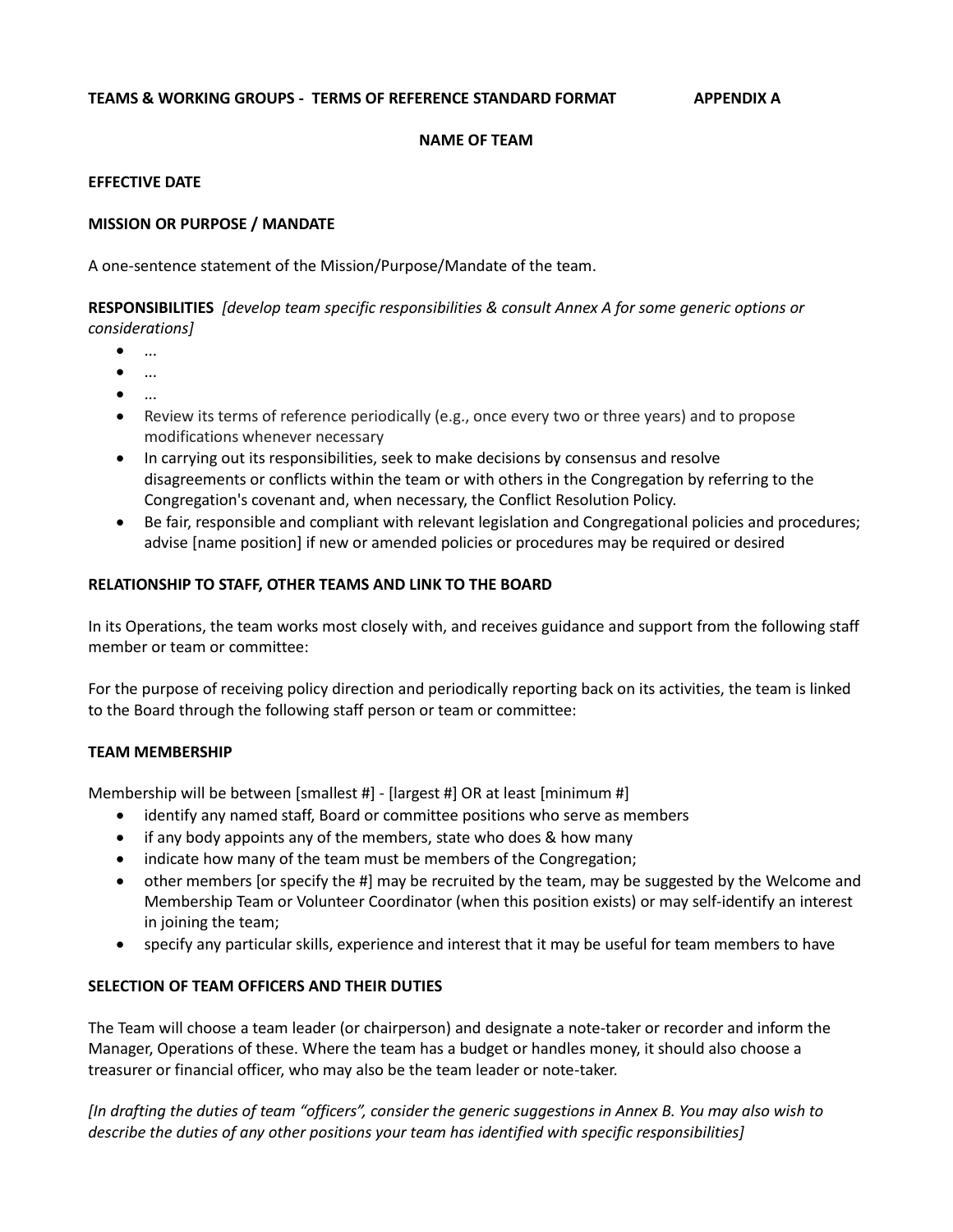When a vacancy occurs, the Team takes steps to choose a replacement from its current membership or recruit a replacement from the Congregation's members. There must always be a responsible contact person for the team; in the absence of such a person, the Lead Minister may dissolve the team.

## **MEETING FREQUENCY**

The team normally meets (weekly? Monthly? Quarterly? Semi-annually? At the call of the team leader?) at (30 Cleary? Elsewhere?).

**TERM LIMITS** *(record "None" if that is the case; if the team itself is only intended to exist for a short or specific period, state this; if there are limits on how long a member may participate on the team or act in a leadership capacity, state what this is)*

#### **REFERENCES &/OR RESOURCES** *(record "None", if that is the case)*

#### **WHO DRAFTED THESE TERMS OF REFERENCE**

#### **WHO REVIEWS/UPDATES & DRAFTS AMENDMENTS**

The [name] Team

#### **WHO APPROVES THESE TERMS OF REFERENCE AND THEIR AMENDMENTS**

Please refer to section 2 of the Policy "Governance – Team Terms of Reference and Standard Template"

#### **INITIAL APPROVAL :** tbd

## **DATE OF POSTING ON THE CONGREGATION'S WEBSITE :** tbd

## **DATE OF APPROVAL OF SUBSEQUENT AMENDMENT(S) :**

**REVISION HISTORY**

**Revision Date Version Comments**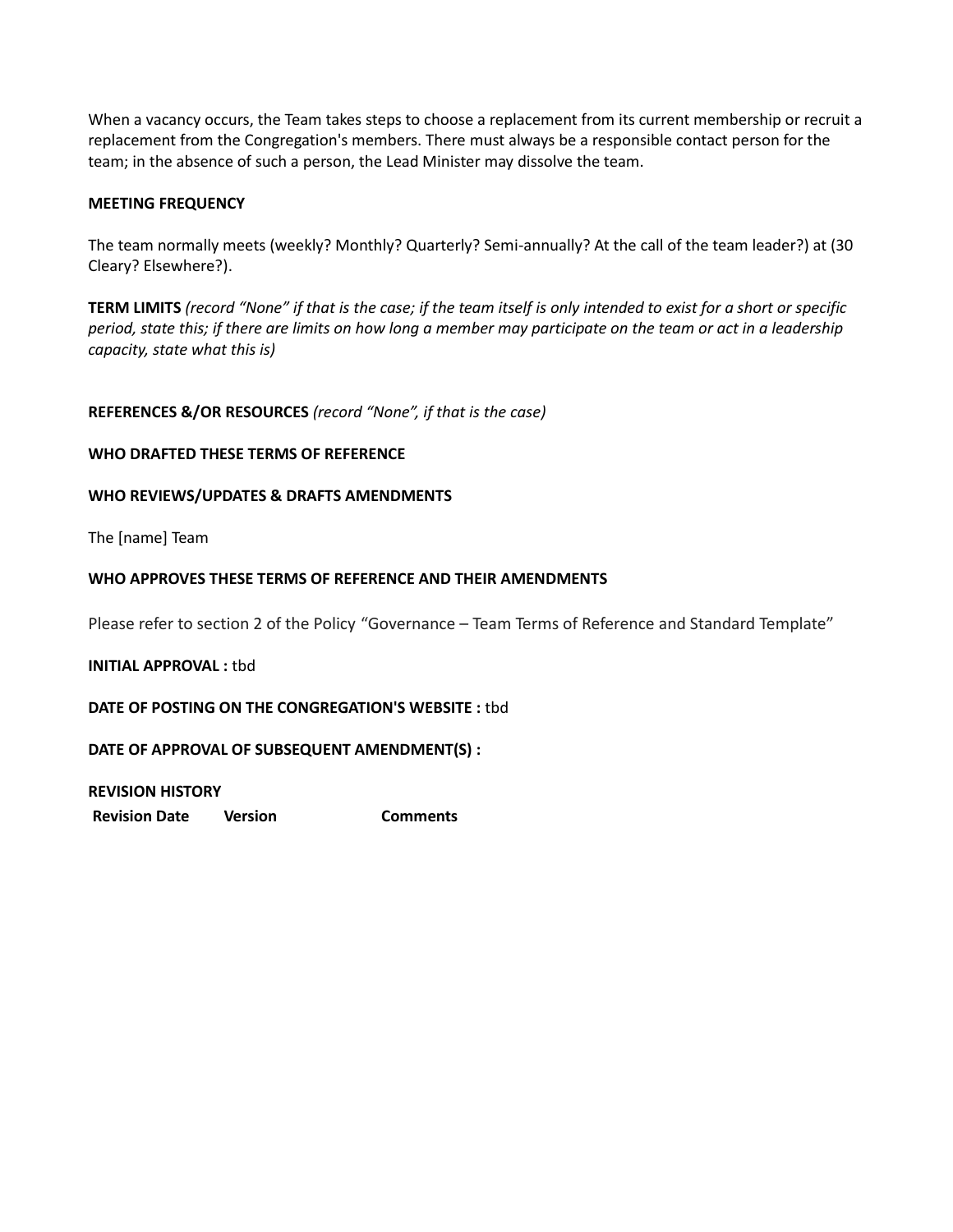# **ANNEX A – CONSIDERATIONS FOR TEAM "RESPONSIBILITIES"**

In drafting Responsibilities for your Terms of Reference, in addition to any that are specific to your mandate, you may find it helpful to consider the following:

- Prepare and submit to [name position] an annual workplan and budget in [month due]
- If applicable, propose and carry out fundraising activities to support the Team's workplan
- Keep and submit to [name position or repository] a record of decisions, recommendations and activities and any related key information that support the team's continuity and accountability to [name position or group]
- When appropriate, prepare articles for the Spire or information for the Congregation's website
- Monitor the implementation of the workplan [frequency] and assess its impact annually
- Prepare and submit to [name position] a report in January for inclusion in the Congregation's annual report to be distributed at or before the Annual Congregational Meeting
- Inform congregants of meeting dates and locations in congregational communication vehicles, e.g., the eUU and Communiqué.
- Ensure the Team's activities and practices reflect UU principles and contribute to the Congregation's mission and strategic objectives
- If applicable, liaise or collaborate with ...
- Value and reflect on differences in perspective and ensure everyone on the Team and with whom the Team or its members interact is treated respectfully
- Ensure that everyone understands the issues and can participate in discussions and/or in the Team's activities

## **ANNEX B – CONSIDERATIONS FOR "DUTIES OF TEAM 'OFFICERS'"**

In drafting the duties of "officers" for your Terms of Reference, in addition to any that are specific to your mandate, you may find it helpful to consider the following:

The duties of the team leader (or chairperson) are to:

- Ensure that the team meets regularly
- Prepare a draft agenda for each meeting and distribute it in advance of the meeting
- Share background information with the team
- Work with the note-taker to ensure the meeting records are accurate and distributed in a timely manner
- When applicable, draft or submit team recommendations, motions, workplans or reports, etc., to the appropriate position
- $\bullet$  ....

The duties of the note-taker or recorder are to:

- Record decisions, recommendations and a summary of considerations of the team at each meeting
- Create an action list to include with the meeting record
- Provide team members with a draft of the meeting record in a timely fashion for review and correction
- Submit agreed upon meeting records to [name position or location]
- $\bullet$  ...